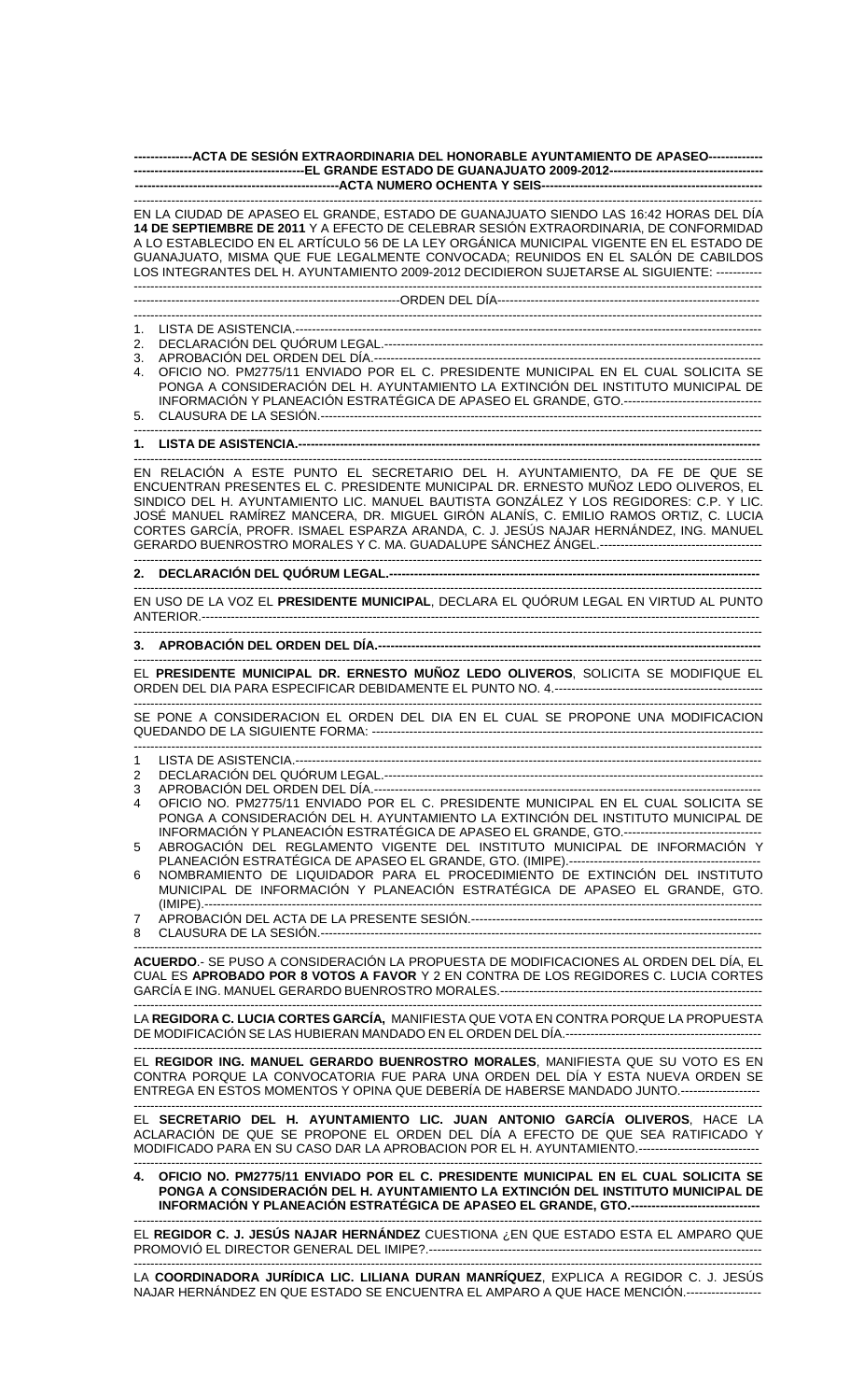------------------------------------------------------------------------------------------------------------------------------------------------------- LA **REGIDORA C. LUCIA CORTES GARCÍA**, HACE EL COMENTARIO DE QUE NO SE HA DADO NINGUNA DETERMINACIÓN DEL AMPARO Y MANIFIESTA QUE ES DE SU CONOCIMIENTO QUE ESTA EN GUANAJUATO.---------------------------------------------------------------------------------------------------------------------------------

------------------------------------------------------------------------------------------------------------------------------------------------------- EL **SECRETARIO DEL H. AYUNTAMIENTO LIC. JUAN ANTONIO GARCÍA OLIVEROS**, MANIFIESTA QUE AL RESPECTO EL JUEZ DE DISTRITO DETERMINO EL SOBRESEIMIENTO Y ESTA PENDIENTE DE RESOLVER LA REVISIÓN DEL SOBRESEIMIENTO EN MENCIÓN ANTE EL 2° TRIBUNAL EN GUANAJUATO, GTO.-----------------------------------------------------------------------------------------------------------------------------------------------

------------------------------------------------------------------------------------------------------------------------------------------------------- LA **REGIDORA C. LUCIA CORTES GARCÍA**, MENCIONA QUE ENTONCES SERIA APARTE LA DESAPARICION DEL CONSEJO, PUES ESTE ES AUTÓNOMO.--------------------------------------------------------------- ------------------------------------------------------------------------------------------------------------------------------------------------------- **-----------------------------------------------------------------A C U E R D O: ----------------------------------------------------------------** 

- 1. Con fundamento en los artículos 107 y 125 de la Ley Orgánica Municipal para el Estado de Guanajuato, se extingue el organismo descentralizado denominado **Instituto Municipal de Información y Planeación Estratégica de Apaseo el Grande, Guanajuato**.
- 2. Se abroga el **Reglamento para el Instituto Municipal de Información y Planeación Estratégica de Apaseo el Grande, Guanajuato, aprobado en** sesión ordinaria del H. Ayuntamiento celebrada el día 26 de junio de 2009, publicado el día 31 de julio del 2009, bajo el número 122, Segunda Parte, en el Periódico Oficial del Gobierno del Estado de Guanajuato.
- 3. Se deja sin efectos el Acuerdo de Ayuntamiento de fecha 26 de junio del 2009, por el que se crea el Organismo público descentralizado denominado **Instituto Municipal de Información y Planeación Estratégica de Apaseo el Grande, Guanajuato.**
- 4. **El Instituto Municipal de Información y Planeación Estratégica de Apaseo el Grande, Guanajuato**, conservará su personalidad jurídica exclusivamente para efectos del proceso de liquidación.
- 5. El Consejo de Administración y Gobierno del organismo público descentralizado denominado **Instituto Municipal de Información y Planeación Estratégica de Apaseo el Grande, Guanajuato** cesará en sus funciones a partir de la fecha en que el Liquidador tome posesión de su cargo.
- 6. El H. Ayuntamiento faculta a la Contraloría Municipal a efecto de que designe a un auditor para elaborar y revisar los estados financieros inicial y final del organismo en liquidación.
- 7. Para la extinción del organismo público descentralizado denominado **Instituto Municipal de Información y Planeación Estratégica de Apaseo el Grande, Guanajuato,** el H. Ayuntamiento, señalará las bases para el desarrollo del proceso de liquidación y designará un liquidador, quien realizará lo siguiente:
	- I. Levantará el inventario de los bienes asignados al organismo;
	- II. Dará a conocer al H. Ayuntamiento, el dictamen del auditor designado por Contraloría Municipal, de los estados financieros inicial y final de liquidación;
	- III. Informará quincenalmente a la Tesorería y a la Contraloría Municipal, sobre el avance y estado que guarde el proceso;
	- IV. Levantará el acta de entrega-recepción de los bienes y recursos asignados al organismo público descentralizado para su entrega a la Tesorería Municipal, y
	- V. Las demás inherentes a su función.

La designación del liquidador estará vigente hasta que se concluya el proceso de liquidación.

8.- Las bases para el desarrollo del proceso de liquidación del Instituto **Municipal de Información y Planeación Estratégica de Apaseo el Grande, Guanajuato**, se sujetaran a lo siguiente:

I. El Liquidador será designado por el H. Ayuntamiento de Apaseo el Grande, Guanajuato, quien sustituirá al Director General del **Instituto Municipal de Información y Planeación Estratégica de Apaseo el Grande, Guanajuato, única y exclusivamente para que lleve el proceso de liquidación del mismo.**

El Director General y el Consejo de Administración del organismo en liquidación cesarán en sus funciones a partir de la fecha en que el Liquidador tome posesión de su cargo.

II. El Liquidador tomará posesión de su cargo una vez que suscriba el acta de entrega - recepción que deberá preparar la Contraloría Municipal, la cual deberá realizarse dentro de los 5 días hábiles siguientes a la fecha en que surta efectos la publicación en el Periódico Oficial del Estado de Guanajuato, de la presentes bases, misma que contendrá entre otros documentos, los inventarios de los activos y pasivos del organismo, la situación que guardan los asuntos en trámite y los estados financieros dictaminados.

El Liquidador, en un término de 30 días naturales, contado a partir de la firma del acta de entrega recepción, hará las observaciones y aclaraciones que estime procedentes, las cuales remitirá para su conocimiento a la Contraloría y Tesorería Municipal, así como al H. Ayuntamiento de Apaseo el Grande, Guanajuato, para los efectos a que haya lugar.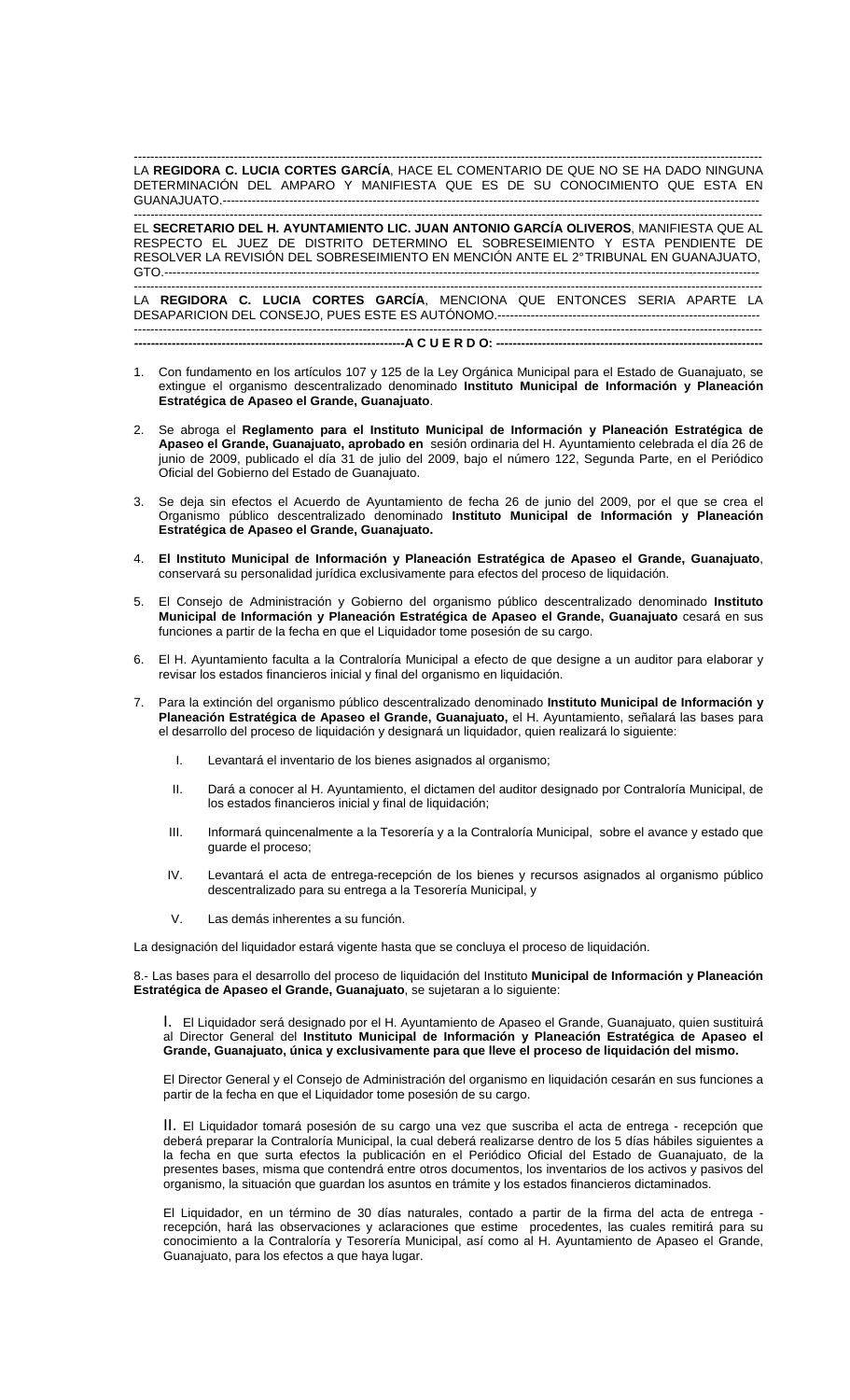III. Además de las atribuciones establecidas en el número siete del presente Acuerdo de Ayuntamiento por el que se extingue el organismo público descentralizado denominado Instituto **Municipal de Información y Planeación Estratégica de Apaseo el Grande, Guanajuato**, el Liquidador realizará las siguientes:

Representar al organismo en liquidación, en sus relaciones internas y externas, con todas las facultades que conforme a la legislación corresponden a un mandatario general para pleitos y cobranzas, para actos de administración y dominio, sin más limitaciones que las que resultan del régimen especial a que están sujetos los organismos descentralizados del Gobierno Municipal;

II. Disponer, en términos de la normatividad aplicable, la celebración de los contratos de suministro de bienes, servicios, seguros, y de cualquier otra índole, que resulten necesarios para la oportuna y eficiente ejecución del programa de liquidación aprobado por el H. Ayuntamiento;

III. Informar quincenalmente al H. Ayuntamiento, a la Tesorería Municipal y a la Contraloría Municipal sobre el avance y estado que guarde el proceso de liquidación;

IV. Formular y presentar al H. Ayuntamiento los estados financieros bimestrales, balances ordinarios, así como los informes generales y especiales que le sean requeridos y que permitan conocer la situación financiera, operativa y administrativa de la liquidación;

V. Concluir en forma definitiva las operaciones del organismo que se encuentren pendientes;

VI. Efectuar el cobro de los créditos pendientes de liquidar a favor del organismo, sometiendo, en su caso, a la autorización del H. Ayuntamiento, la cancelación de aquellos créditos que se identifiquen como incobrables o incosteables;

VII. Someter a la aprobación del H. Ayuntamiento, un balance de liquidación, que contendrá una propuesta para efectuar el pago de las obligaciones pendientes de cubrir que aún quedan a cargo del organismo;

VIII. Celebrar convenios con los particulares, organizaciones sociales, autoridades federales, estatales o municipales tendientes a la extinción de obligaciones entre éstos y el organismo;

Conservar y preservar los recursos materiales y financieros del organismo hasta en tanto se proceda a su enajenación, donación o reversión;

X. Otorgar, ratificar, sustituir y revocar poderes de cualquier especie;

XI. Vigilar el cumplimiento a las observaciones de los órganos de control que a la fecha de entrega-recepción hubieran quedado pendientes;

XII. Establecer y ejecutar los programas de aplicación de fondos para la celebración de convenios de juicios laborales;

XIII. Proponer y tramitar a través de la Tesorería Municipal los requerimientos de recursos fiscales necesarios para cubrir pasivos;

XIV. Presentar ante la Secretaría de Hacienda y Crédito Público el aviso de cancelación del Registro Federal de Contribuyentes, conjuntamente con la declaración final de la liquidación total del activo del organismo;

XV. Poner a disposición de la Tesorería Municipal, para que ésta conserve en depósito, durante 10 años después de la fecha en que se concluya la liquidación, libros y papeles del organismo público en extinción y

XVI. Las demás inherentes a sus funciones y que coadyuven a lograr la extinción del organismo de una manera eficiente y oportuna.

V. El Liquidador, sin perjuicio de las atribuciones que competen a la Tesorería Municipal, podrá establecer los sistemas de control que considere necesarios, integrando los comités y grupos de apoyo que se requieran para alcanzar las metas y objetivos del proceso de liquidación, pudiendo participar en los mismos dependencias y autoridades que sean invitadas por el Liquidador.

Los sistemas de control a ser instaurados por el Liquidador, deberán presentarse ante el H. Ayuntamiento para obtener su aprobación.

VI.- El Liquidador levantará Acta de Terminación, remitiéndola al H. Ayuntamiento, a la Tesorería Municipal y a Contraloría, para que en la esfera de sus respectivas competencias analicen y emitan su respuesta a la conclusión del proceso de liquidación.

VII. La Contraloría Municipal, además de las funciones que le asigna la Ley Orgánica Municipal en materia de control y evaluación, ejercerá las funciones de inspección y vigilancia que le correspondan dentro del proceso de liquidación, a través del auditor designado por la misma, así como por la revisión y aprobación de los informes que sobre la ejecución y avances del proceso rinda el Liquidador.

## **TRANSITORIOS**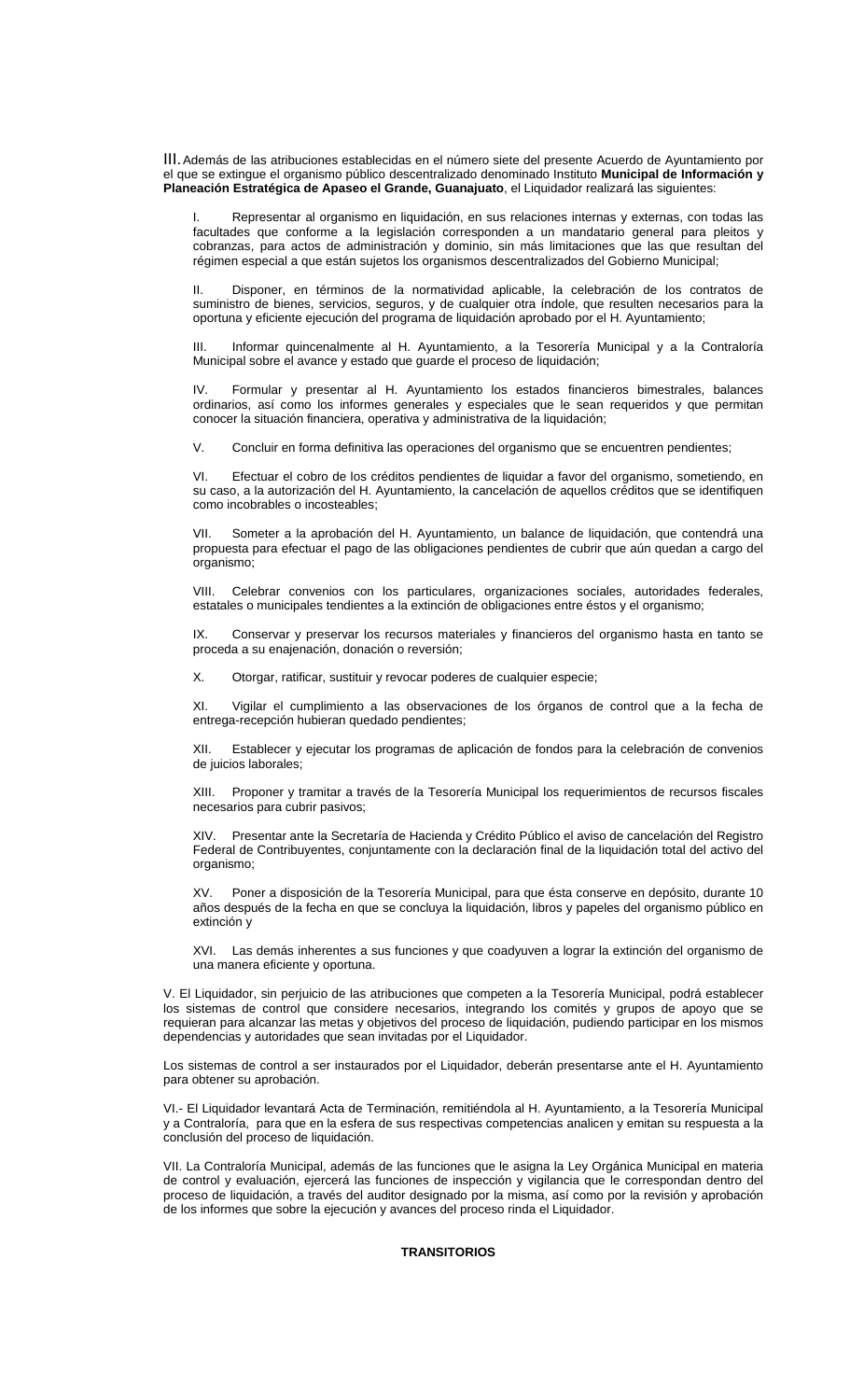- 1. El presente Acuerdo entrará en vigor el cuarto día siguiente al de su publicación en el Periódico Oficial del Gobierno del Estado.
- 2. **El H. Ayuntamiento y** La Tesorería Municipal en el ámbito de sus respectivas competencias, realizarán las acciones conducentes para que el **Instituto Municipal de Información y Planeación Estratégica de Apaseo el Grande, Guanajuato,** reciba los recursos que se requieran, según las necesidades previsibles, para hacer frente a la liquidación del personal.
- 3. La Tesorería Municipal, en términos de las disposiciones aplicables, intervendrá de inmediato para tomar el control y disponer de todo tipo de bienes, derechos, activos, juicios, obligaciones, pasivos, contratos, convenios y recursos, así como para acreditar la extinción de los órganos de dirección, unidades administrativas y demás instancias de funcionamiento del **Instituto Municipal de Información y Planeación Estratégica de Apaseo el Grande, Guanajuato.**
- 4. **Las atribuciones y facultades otorgadas al Instituto Municipal de Información y Planeación Estratégica del Municipio de Apaseo el Grande, otorgadas mediante el acuerdo del H. Ayuntamiento de fecha 01 de septiembre del 2009, así como mediante el reglamento del instituto publicado en fecha 31 de julio del 2009, las llevará a cabo la Dirección de Desarrollo Urbano Municipal.**
- 5. Los recursos presupuestales y financieros que en el Presupuesto de Egresos del Municipio de Apaseo el Grande, Guanajuato para el ejercicio fiscal del año 2011, hayan sido asignados al organismo público descentralizado denominado **Instituto Municipal de Información y Planeación Estratégica del Municipio de Apaseo el Grande**, Guanajuato, así como aquellos que le fueron asignados para el cumplimiento de su objeto, serán reasignados a Tesorería Municipal de acuerdo a la normatividad aplicable.
- 6. Los poderes otorgados por el organismo para pleitos y cobranzas, actos de administración y de dominio, así como los generales y especiales, continuarán vigentes en sus términos, hasta en tanto el liquidador designado los revoque y otorgue otros poderes.
- 7. Hasta en tanto el Liquidador designado asuma sus funciones, éstas serán ejercidas por quien venía fungiendo como Director General del organismo que se extingue.
- 8. Se derogan todas las disposiciones que se opongan al presente Acuerdo.

**POR TANTO, CON FUNDAMENTO EN EL ARTICULO 70 FRACCIÓN VI DE LA LEY ORGÁNICA MUNICIPAL PARA EL ESTADO DE GUANAJUATO, SE ORDENA LA PUBLICACIÓN DEL PRESENTE ACUERDO EN EL PERIÓDICO OFICIAL DEL GOBIERNO DEL ESTADO DE GUANAJUATO. SE APRUEBA CON 8 VOTOS A FAVOR** Y 2 EN CONTRA DE LOS REGIDORES C. LUCIA CORTES GARCÍA E ING. MANUEL GERARDO BUENROSTRO MORALES.----------------------------

------------------------------------------------------------------------------------------------------------------------------------------------------- LA **REGIDORA C. LUCIA CORTES GARCÍA**, MANIFIESTA QUE VOTA EN CONTRA PORQUE NO QUIERE DESCARTAR EL RECURSO DE REVISIÓN DE AMPARO PROMOVIDO POR EL DIRECTOR GENERAL DEL IMIPE QUE SE ENCUENTRA EN EL SEGUNDO TRIBUNAL COLEGIADO EN MATERIA ADMINISTRATIVA DEL PODER JUDICIAL FEDERAL LOCALIZADO EN LA CIUDAD DE GUANAJUATO.-----------------------------------

------------------------------------------------------------------------------------------------------------------------------------------------------- EL **REGIDOR ING. MANUEL GERARDO BUENROSTRO MORALES**, MANIFIESTA QUE SU VOTO ES EN CONTRA PORQUE NO HUBO EL SUFICIENTE TIEMPO PARA ANALIZAR LA INFORMACIÓN Y POR LO POCO QUE ANALIZO ALGUNOS DE LOS RAZONAMIENTOS NO LO CONVENCEN YA QUE MUCHOS DE ELLOS SON TENDENCIOSOS.----------------

------------------------------------------------------------------------------------------------------------------------------------------------------- EL **SECRETARIO DEL H. AYUNTAMIENTO LIC. JUAN ANTONIO GARCÍA OLIVEROS**, MANIFIESTA QUE SE HACE DEL CONOCIMIENTO DEL PLENO QUE LA CONVOCATORIA PARA UNA SESIÓN EXTRAORDINARIA SE MANEJAN CON UN TIEMPO MÍNIMO DE CUATRO HORAS DE ANTICIPACIÓN, CON FUNDAMENTO EN EL ARTICULO 31 DEL REGLAMENTO INTERIOR DEL H. AYUNTAMIENTO DE APASEO EL GRANDE, GTO., POR LO QUE SE MANIFIESTA QUE LAS CONVOCATORIAS FUERON ENTREGADAS EN TIEMPO Y FORMA.-------------------------------------------------------------------------------------------------------------------------------------------

## ------------------------------------------------------------------------------------------------------------------------------------------------------- **5. ABROGACIÓN DEL REGLAMENTO VIGENTE DEL INSTITUTO MUNICIPAL DE INFORMACIÓN Y**  PLANEACIÓN ESTRATÉGICA DE APASEO EL GRANDE, GTO. (IMIPE).--

------------------------------------------------------------------------------------------------------------------------------------------------------- **ACUERDO**.- SE APRUEBA LA ABROGACIÓN DEL REGLAMENTO VIGENTE DEL INSTITUTO MUNICIPAL DE INFORMACIÓN Y PLANEACIÓN ESTRATÉGICA DE APASEO EL GRANDE, GTO. (IMIPE) **SE APRUEBA CON 8 VOTOS A FAVOR** Y 2 EN CONTRA DE LOS REGIDORES C. LUCIA CORTES GARCÍA E ING. MANUEL GERARDO BUENROSTRO MORALES.--------------------------------------------------------------------------------------------------

------------------------------------------------------------------------------------------------------------------------------------------------------- LA **REGIDORA C. LUCIA CORTES GARCÍA** MANIFIESTA QUE VOTA EN CONTRA POR LO MISMO QUE NO ESTUVO DE ACUERDO CON EL CAMBIO DEL ORDEN DEL DÍA.-------------------------------------------------------------

------------------------------------------------------------------------------------------------------------------------------------------------------- EL **REGIDOR ING. MANUEL GERARDO BUENROSTRO MORALES** MANIFIESTA QUE VOTA EN CONTRA POR LAS RAZONES QUE EXPUSO EN EL ACUERDO DEL PUNTO NO. 4.-------------------------------------------------

## ------------------------------------------------------------------------------------------------------------------------------------------------------- **6. NOMBRAMIENTO DE LIQUIDADOR PARA EL PROCEDIMIENTO DE EXTINCIÓN DEL INSTITUTO MUNICIPAL DE INFORMACIÓN Y PLANEACIÓN ESTRATÉGICA DE APASEO EL GRANDE, GTO. (IMIPE).--------------------------------------------------------------------------------------------------------------------------------------**

------------------------------------------------------------------------------------------------------------------------------------------------------- EL **SECRETARIO DEL H. AYUNTAMIENTO LIC. JUAN ANTONIO GARCÍA OLIVEROS**, PRESENTA LA PROPUESTA DEL MTRO. JOSÉ RAMÓN YERENA CANO Y DA LECTURA A SU CURRICULUM VITAE.---------- -------------------------------------------------------------------------------------------------------------------------------------------------------